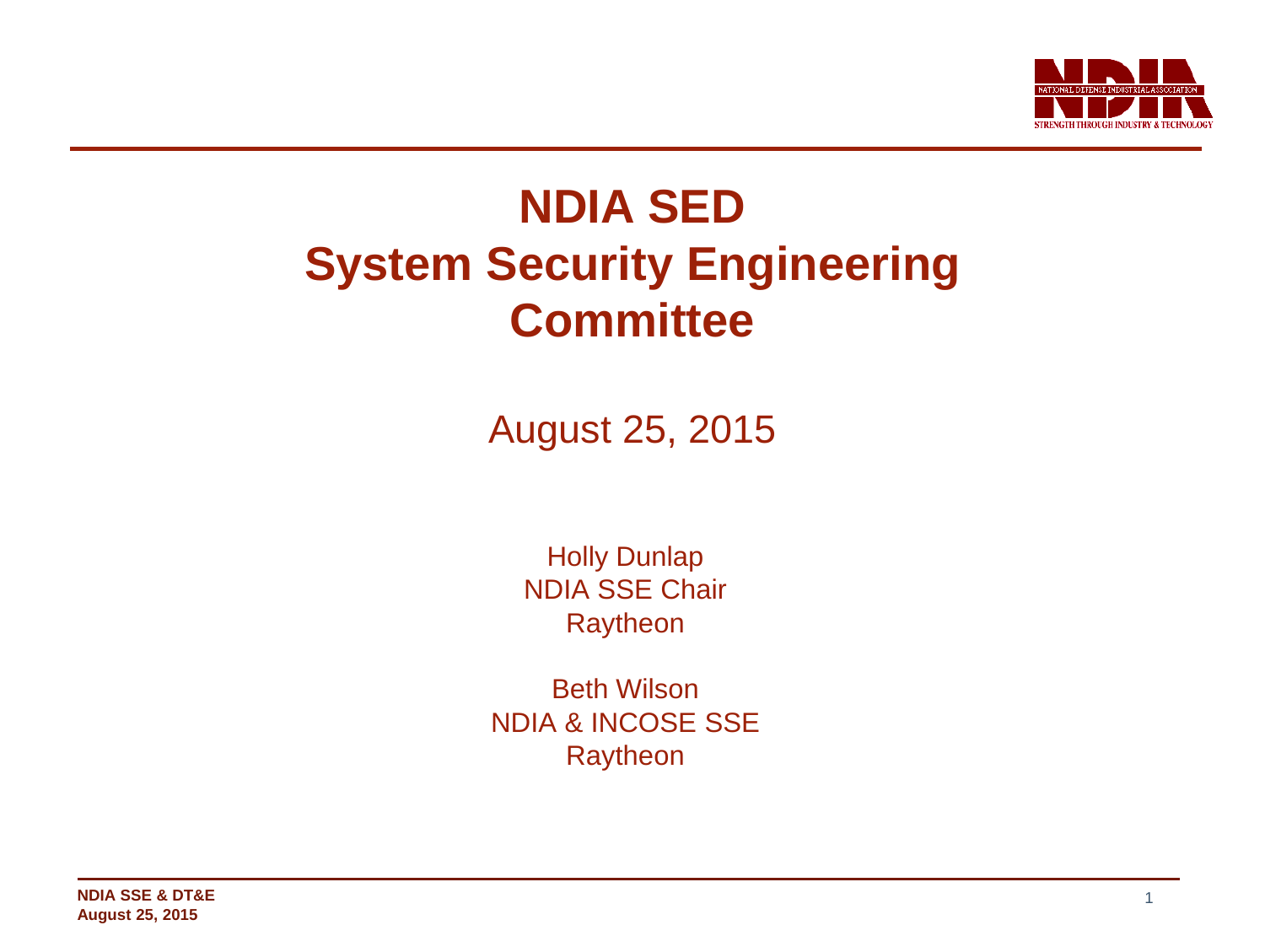# **Summary of SSE Committee 2015 Achievements, Current Efforts, & Plans**



|                                        | <b>Topic</b>                                                     | <b>Activity</b>                                                                                                                                                                                                                                                                                                                                                                                                                                                                                                                                                                                                                            |
|----------------------------------------|------------------------------------------------------------------|--------------------------------------------------------------------------------------------------------------------------------------------------------------------------------------------------------------------------------------------------------------------------------------------------------------------------------------------------------------------------------------------------------------------------------------------------------------------------------------------------------------------------------------------------------------------------------------------------------------------------------------------|
| ш<br>$\boldsymbol{\omega}$<br>$\Omega$ | <b>Industry perspective</b>                                      | Developed industry perspective reports on "Suggested Language to Incorporate System Security<br>Engineering for Trusted Systems and Networks into Department of Defense Requests for Proposals;<br>January 2014" (2) companies provided reports directly to OSD SE, Deputy for System Security and<br>PP in 2014. - Request a DASD(SE) response to perspectives submitted.                                                                                                                                                                                                                                                                 |
|                                        | <b>INCOSE &amp; NDIA SSE</b><br><b>Education / Training</b>      | Testing framework and competency model using SSE. Provided input to INCOSE / NDIA<br>Education and Training committee. Update provided 4/22.                                                                                                                                                                                                                                                                                                                                                                                                                                                                                               |
|                                        |                                                                  | 1 Day Systems Security Metrics Workshop October 27th, 2014                                                                                                                                                                                                                                                                                                                                                                                                                                                                                                                                                                                 |
|                                        | <b>SSE Committee</b><br><b>Meetings &amp; Metrics</b><br>Project | Joint DT&E and SSE Committee meeting on Metrics & Measures. 4/22, 6/17, 8/25<br>Meeting included PPP relevant updates and activities from OSD SE PPP, briefs from Trusted<br>Suppliers Group, and OSD DT&E.4/22<br>Metrics and measures summary and proposed project paper outline with solicitation for<br>authors 4/22, 7/17, 8/25<br>SSE & Critical Components Collaboration - NDIA, AF, Mitre, Trusted Suppliers Steering<br>Group 8/25<br>Resilient & Trusted Cyber Systems Security Metrics & Measures Framework Whitepaper,<br>$\bullet$<br>collaboration with SSE, DT&E, INCOSE, TSSG<br>Plan to present at the fall SE Conference |
|                                        | <b>INCOSE SSE</b><br><b>Committee</b>                            | <b>INCOSE SSE Committee has interest in joining the NDIA SSE Committee Metrics Project.</b><br>Joining August 25th meeting                                                                                                                                                                                                                                                                                                                                                                                                                                                                                                                 |
| $\Box$<br>Щ<br>$\Omega$                | <b>Developmental Test</b><br>and Evaluation                      | 2015: Cyber testing guideline connections to Program Protection Planning<br>NDIA DT&E Committee to join the SSE Committee Metrics Project                                                                                                                                                                                                                                                                                                                                                                                                                                                                                                  |
|                                        | <b>NDIA SSE &amp; DT&amp;E</b><br><b>August 25, 2015</b>         | $\overline{2}$<br>Completed<br><b>Current</b><br><b>Proposed</b>                                                                                                                                                                                                                                                                                                                                                                                                                                                                                                                                                                           |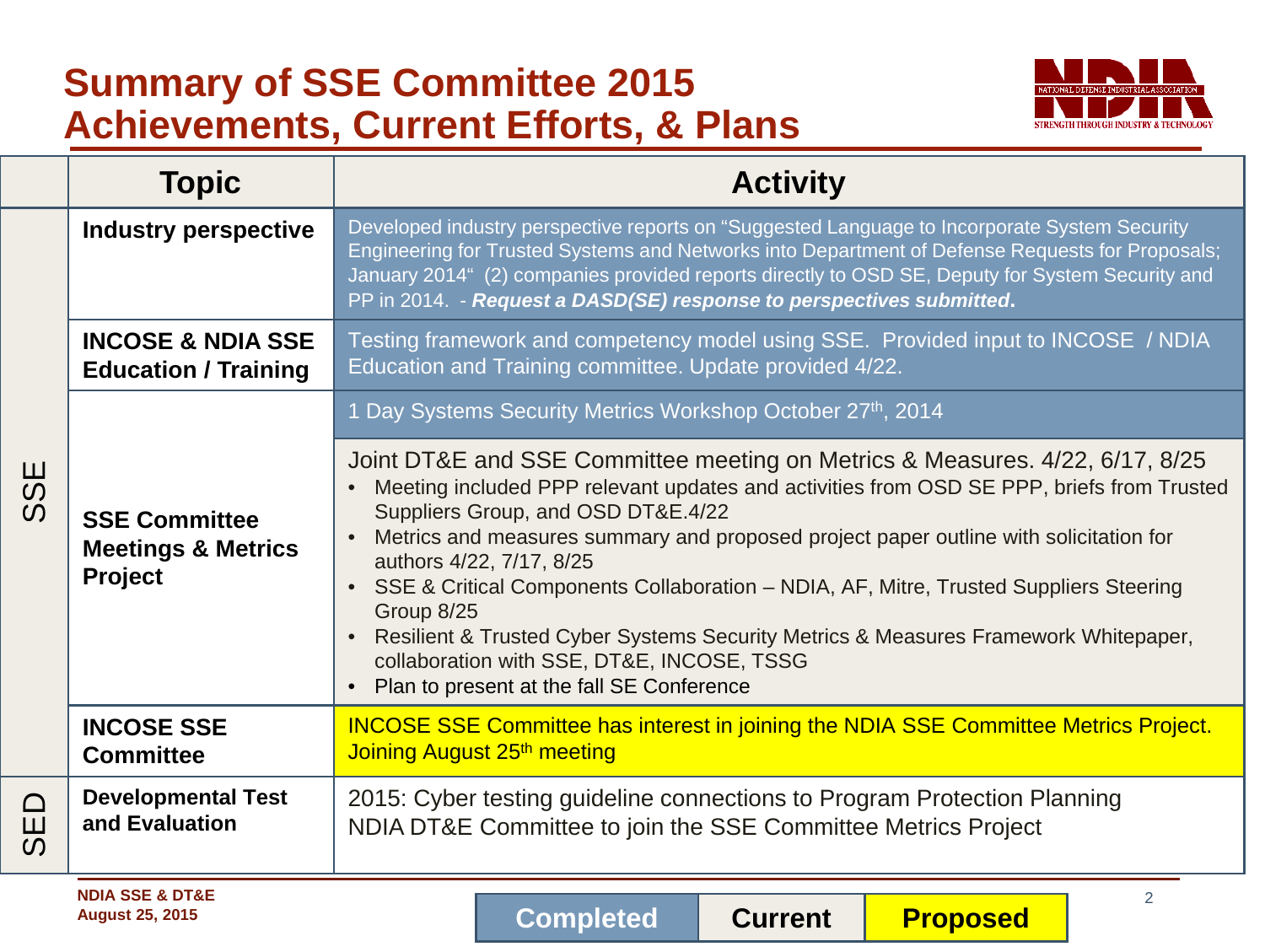## **SSE Committee - 2015 Task Plan Projects Working Group**



| <b>Projects in progress 2015:</b><br><b>Metrics Project Finalized Outline</b><br>• Joint effort with NDIA SSE and DT&E<br>Interest from INCOSE SSE & TSSG in<br>collaboration opportunities.<br><b>NDIA SE SSE Conference Track</b><br>• AF has expressed interest in increasing<br>collaboration with the NDIA SSE Committee | <b>Deliverables/Products</b><br><b>Resilient &amp; Trusted Cyber Systems Security</b><br><b>Metrics &amp; Measures Framework</b><br>Plan to present at SE Conference<br>$\bullet$                                                                                                                 |
|-------------------------------------------------------------------------------------------------------------------------------------------------------------------------------------------------------------------------------------------------------------------------------------------------------------------------------|---------------------------------------------------------------------------------------------------------------------------------------------------------------------------------------------------------------------------------------------------------------------------------------------------|
| <b>Schedule / Resources</b>                                                                                                                                                                                                                                                                                                   | <b>Issues / Concerns:</b>                                                                                                                                                                                                                                                                         |
| • SSE & DT&E Committee Meeting on Metrics &<br><b>Measures August 25th - Seeking authors</b>                                                                                                                                                                                                                                  | <b>Request DASD(SE) &amp; Service Update on PPP</b><br>$\bullet$<br>and SSE.                                                                                                                                                                                                                      |
| • Collaboration opportunity with INCOSE SSE<br>• Virtual meeting opportunities                                                                                                                                                                                                                                                | <b>Meta messages</b><br>$\bullet$<br>Expanding security related requirements but<br>want "no cost" solutions due to stringent<br>program price points.<br>Requirements are becoming more detailed in<br>SOW & RFP language but not a real priority<br>as it is not in sections L&M. This leads to |
| Holly.Dunlap@Raytheon.com                                                                                                                                                                                                                                                                                                     | security being traded away.                                                                                                                                                                                                                                                                       |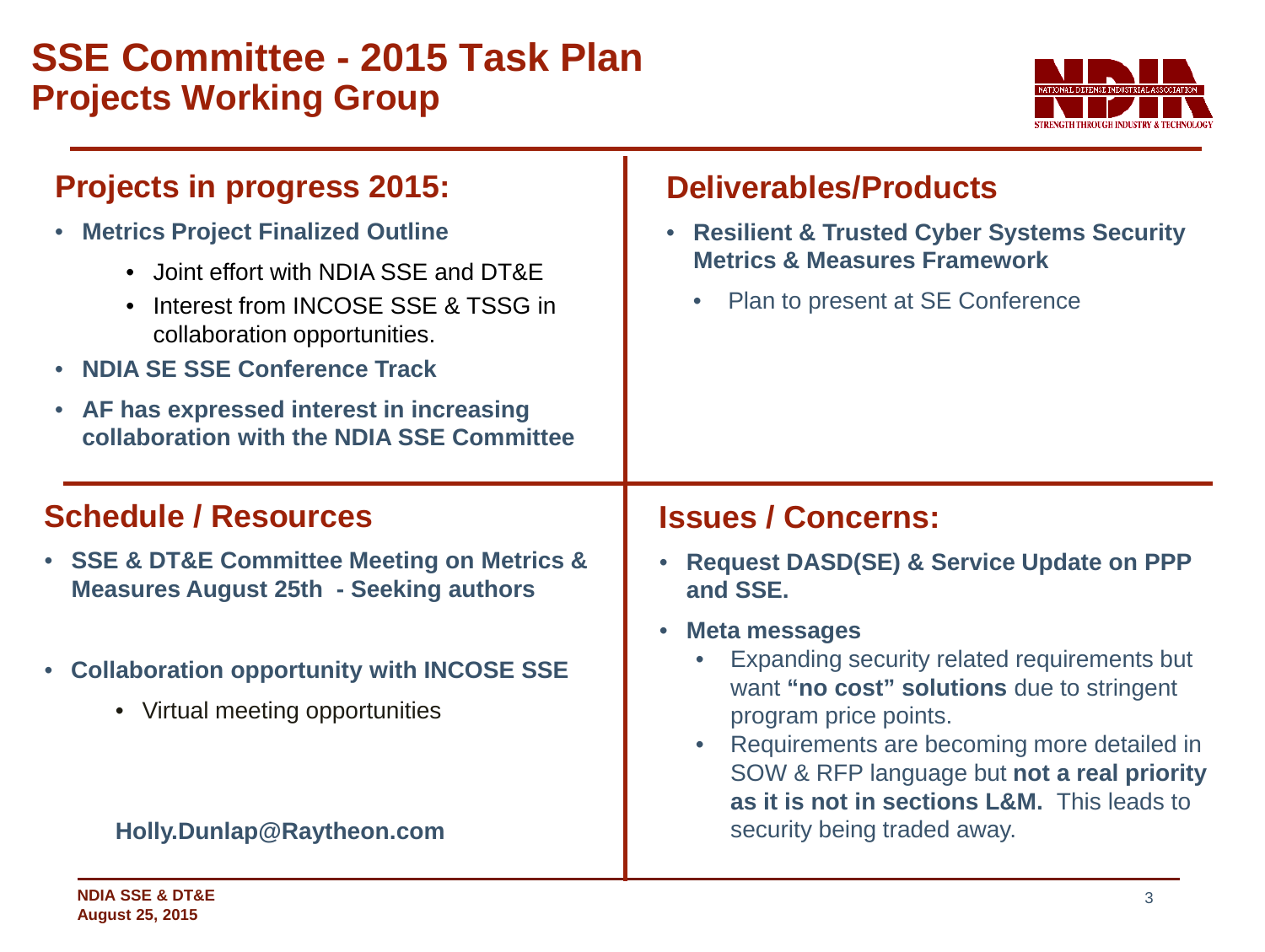

# **Joint Systems Security Engineering & Developmental Test & Evaluation Committee in Collaboration with the Air Force, Trusted Suppliers Group, & Mitre**

## August 25, 2015

Holly Dunlap NDIA SSE Chair Raytheon

Joe Manas NDIA DT&E Chair Raytheon

Mitre & AF Cyber Integration Danny Holtzman

Beth Wilson NDIA & INCOSE SSE Raytheon

Kaye Ortiz Trusted Suppliers Steering Group

Don Davidson DoD Office of the CIO Sw & SCRM Working Group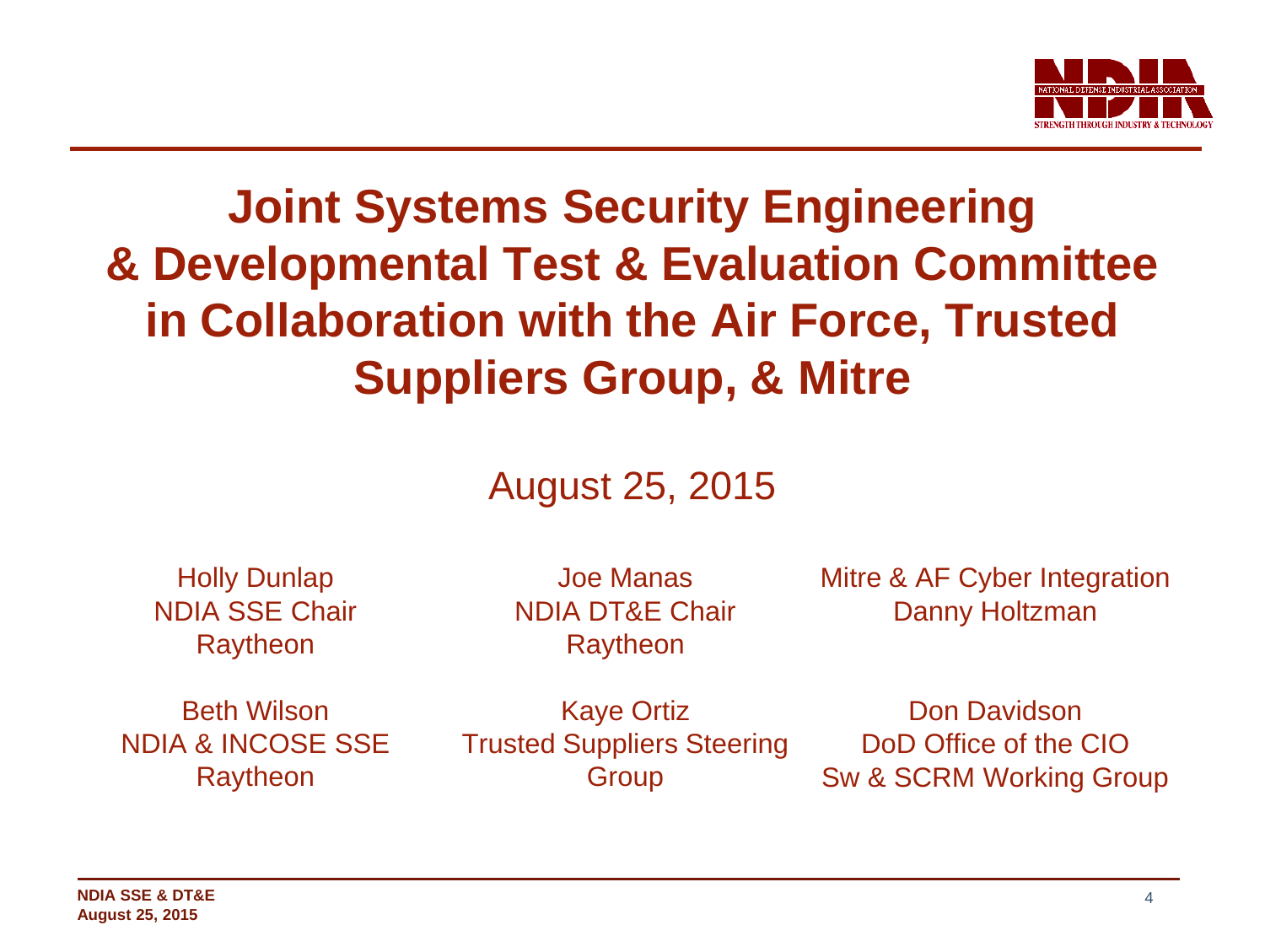# **Joint SSE & DT&E Committee Meeting August 25th Agenda**



### **Virtual Meeting Time: 1:00 PM –3:30 PM EST** (Connection details provided in the slide notes)

**Welcome, Introductions, & Agenda** (15 min) Holly Dunlap, SSE Chair, Raytheon

**NDIA Systems Engineering Division Update** (15 min)

Holly Dunlap

**INCOSE SSE** (15 min)

Beth Wilson

**Resilient & Trusted Cyber Systems Security Metrics & Measures Framework Whitepaper** (25 min) Holly Dunlap

**Break** (10 Min)

**SSE and Critical Components (30 min)** AF / Mitre, Danny Holtzman

**Discussion** (15 min)

#### **Introduce Plan for AF Collaboration** (15 min)

AF / Mitre, Danny Holtzman

**Close** (10 min)

**NDIA SSE & DT&E August 25, 2015**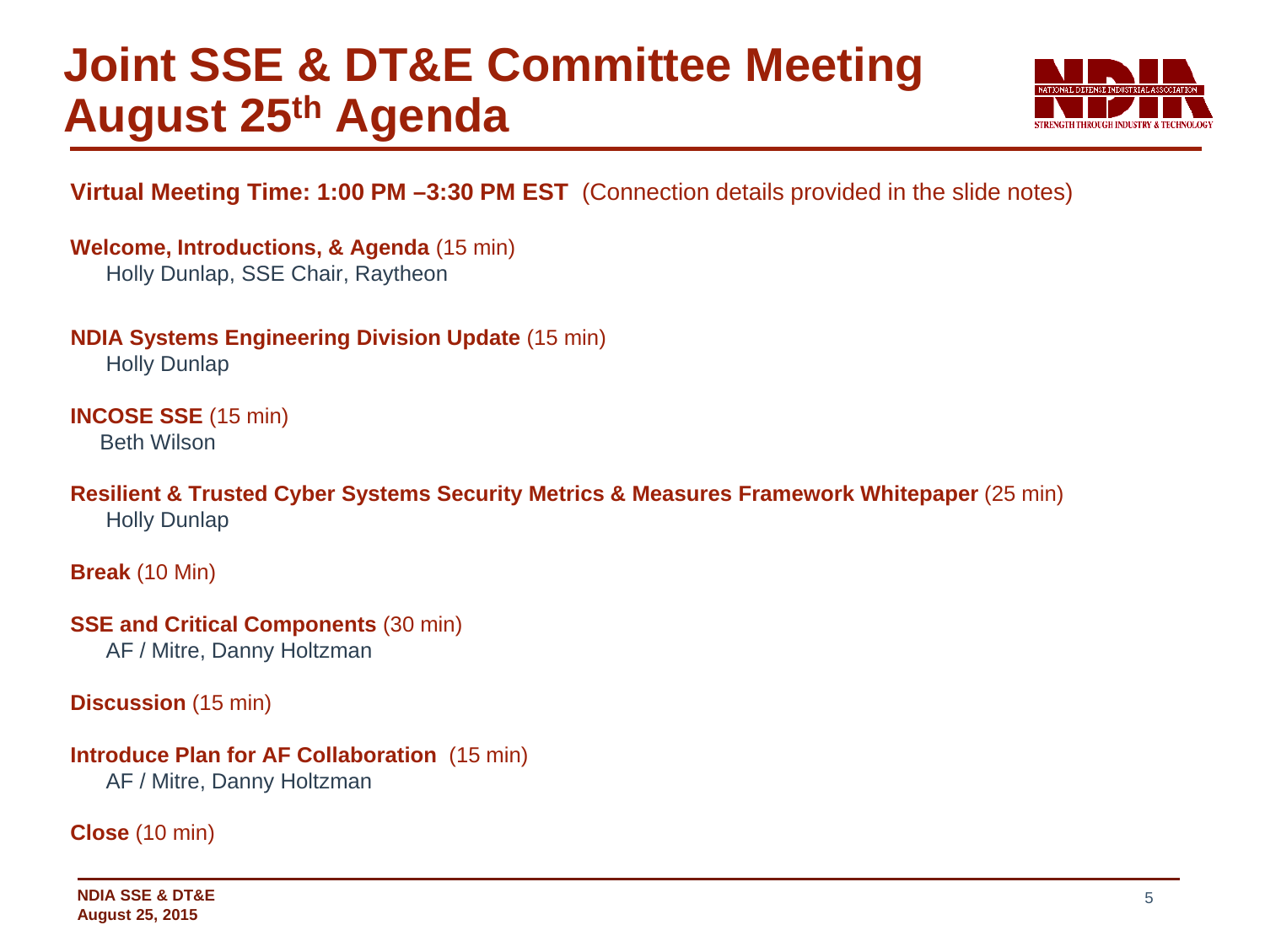



# **SSE WG Projects**

INSIGHT Theme (08Q1, 09Q2, 11Q2, 13Q2, 16Q2)

Self-Organizing Security Pattern Language

Tracks at Non-INCOSE Conferences

SE Handbook: Section 9.6 (New) Systems Security Engineering Section 3.4 (New) Cyber Physical System Case Study

IS Annual Paper Track

SEBoK Systems Security Engineering Primary References

Alliance Opportunities with Security Organizations

NDIA Alliance

Reference Document for SEs on SSE

SE Responsibility Framework for Security

**Webinars** 

Standards Review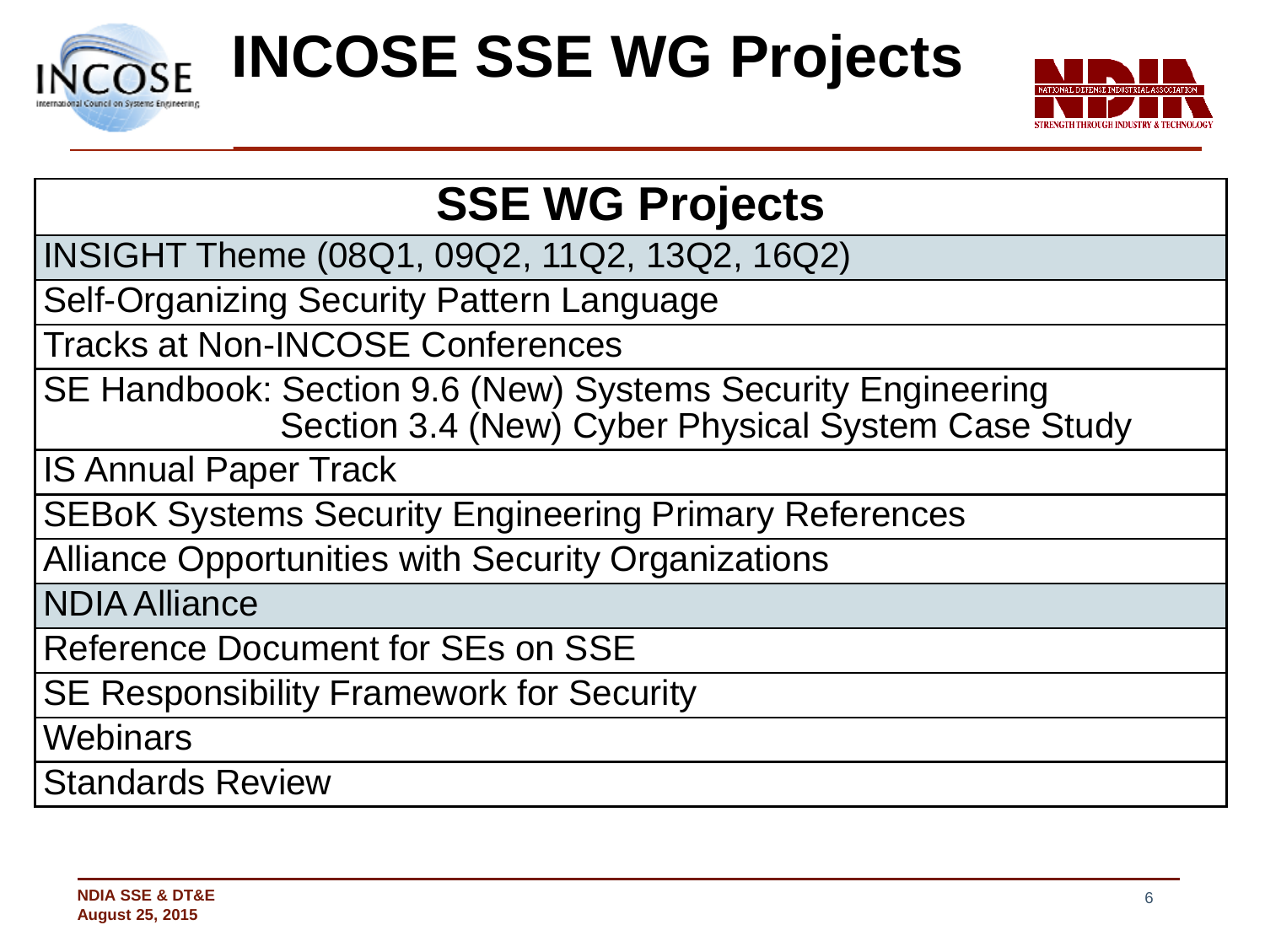

# **INCOSE SSE WG Project INSIGHT July 2016**



#### **Call for Essays INCOSE INSIGHT, July 2016, Theme:**

### **Systems Engineering Guidance for Sustainably Secure Systems**

#### A Joint Project of the INCOSE Security and Agile Systems Engineering Working Groups An Invited Article Series - INCOSE Membership not required

Intro: Agility is the ability of a system to thrive in an environment of uncertainty, unpredictability, and evolution. It encompasses resilience, adaptability, sustainability, and embraceable use. Sustainable system operation is increasingly threatened by agile system-adversaries, yet system security strategy remains largely reactive, compliance driven, and user burdensome and repellant. Systems engineering focuses on functional delivery, yet a compromised system looses that functionality. It is time for systems engineering to address sustainable functionality in the face of attack by intelligent, competent, determined adversaries. The traditional focus on information assurance is inadequate when functional assurance is ignored.

Important Positioning Information: Read INSIGHT August 2015 article: www.parshift.com/s/150801Insight-PractitionerAttentionToSEDeliveryOfSustainableValue-ArticleExcerpt.pdf

Mission: These articles are intended to quide systems engineers in what should be considered by, and expected from, effective system-security engineering; where the adversary is agile, intelligent, determined, and highly competent,

Approach: This Theme Issue will accommodate ten or so  $\sim$ 2,000 word articles, preceded by a theme introduction and overview. The essay material will speak principally to systems engineers, but will also offer security engineers a reference perspective from a broad range of systems engineering understandings. The intention is to focus systems engineering working knowledge on system-security issues. This does not require authors with security expertise, but rather authors who can outline knowledgeable systems engineering quidance for security engineering, which is compatible with the systems operational environment. Every INCOSE working group has focused knowledge and interest in specific areas of system requirements, architecture, development, and concepts of operations. It is time to apply this knowledge to systems that are embraceable by users, resilient, adaptable, and sustainable. Authors and INCOSE working groups should recognize and address responsibility for operational sustainment as informed by their area of systems engineering expertise.

#### **Schedule**

2015 Aug 22: Call for articles issued. 2015 Sep 30: (nlt), submit declarations of intent and working title, with one paragraph working abstract. 2015 Nov 30: (nlt), first (complete) draft submission.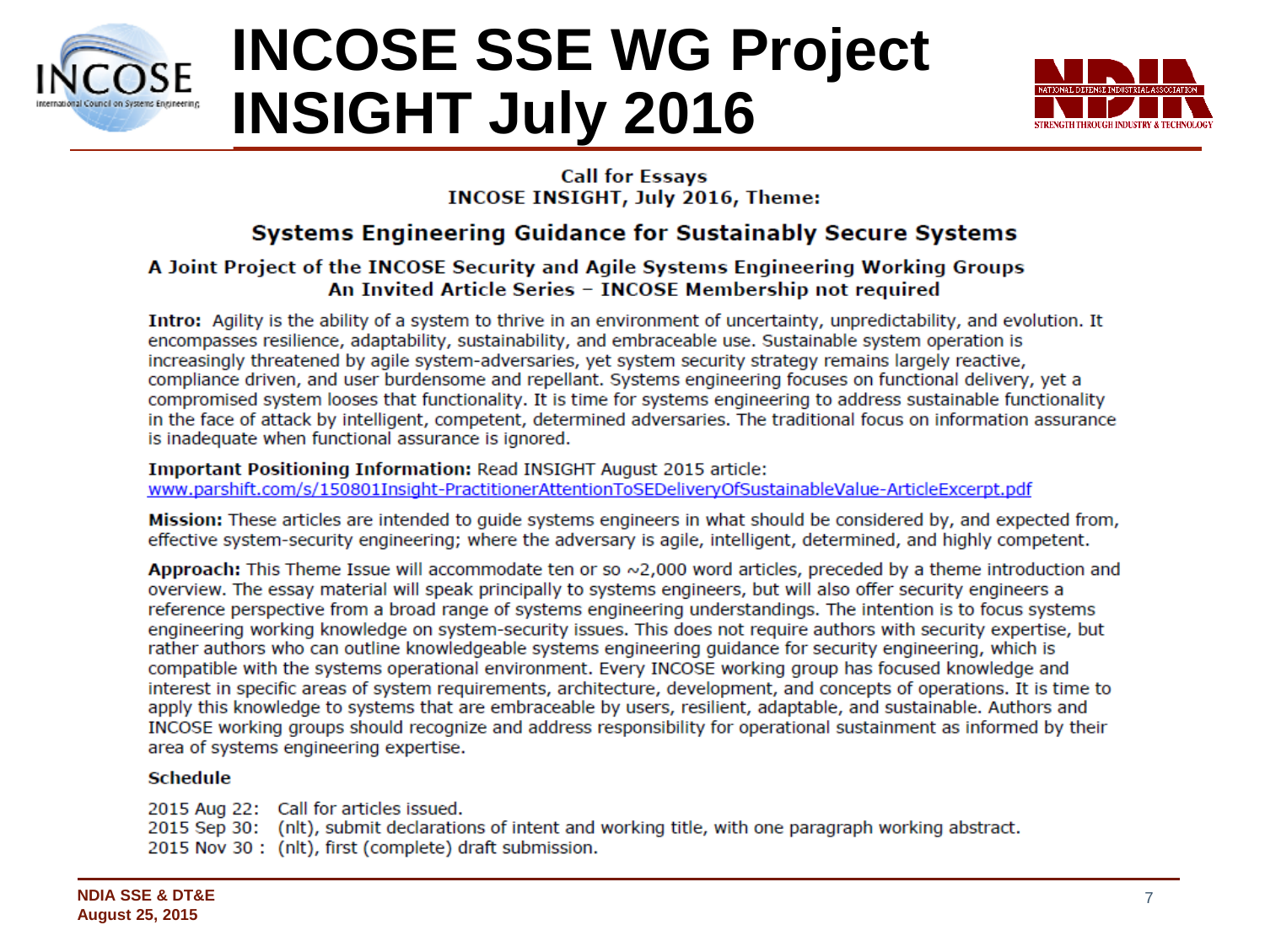

# **INCOSE SSE WG Project NDIA Alliance**



|      | <b>SSE WG Projects #12</b><br><b>NDIA Alliance</b>                                                                                                                                                                                                       |
|------|----------------------------------------------------------------------------------------------------------------------------------------------------------------------------------------------------------------------------------------------------------|
| 2014 | <b>SSE Reference Document</b><br>NIST 800-160 review complete                                                                                                                                                                                            |
| 2015 | <b>SSE Competencies</b><br>4/22/2015 meeting:<br><b>INCOSE/NDIA competency model</b><br>SSE roles with activities and competencies with proficiency levels<br>Want to fully develop for SSE role                                                         |
| 2015 | <b>Metrics and Measures</b><br>May 2014 NDIA 3 day PPP Workshop<br>Oct 2014 NDIA 1 day Metrics and Measures Workshop<br>Apr 2015 meeting: kick off joint SSE/DT&E project<br>Jun 2015 meeting: story board report<br>Aug 2015 meeting: joint NDIA/INCOSE |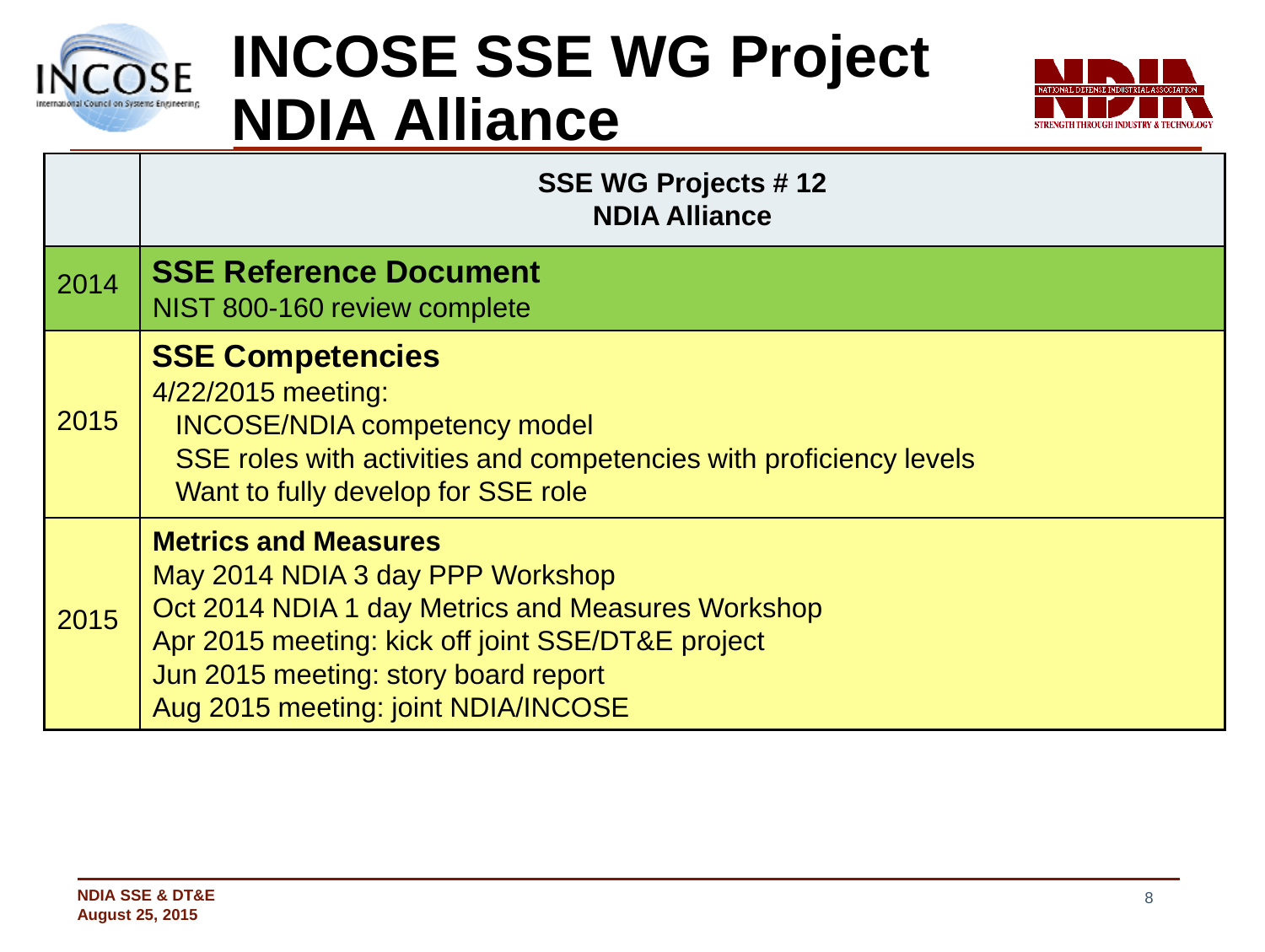## **Resilient & Trusted Cyber Systems Security Metrics & Measures Framework**



### **Overall flow:**

- What do we have now
- What could we have (with a little effort)
- Recommendations for the future

## **In the main sections, weave integrating threads:**

- Shift left
- Cyber system security assurance case
- **1. Introduction** (1/2 Page)

[Why are we writing this paper?]

## **2. Background** (1 1/2 Page)

[Context and prior work external to the committee]

**3. Prior Work** (3/4 page)

[Prior work by this committee that provides input to this paper]

## **4. Mission Thread Analysis** (2 ½ pages)

[What is important?]